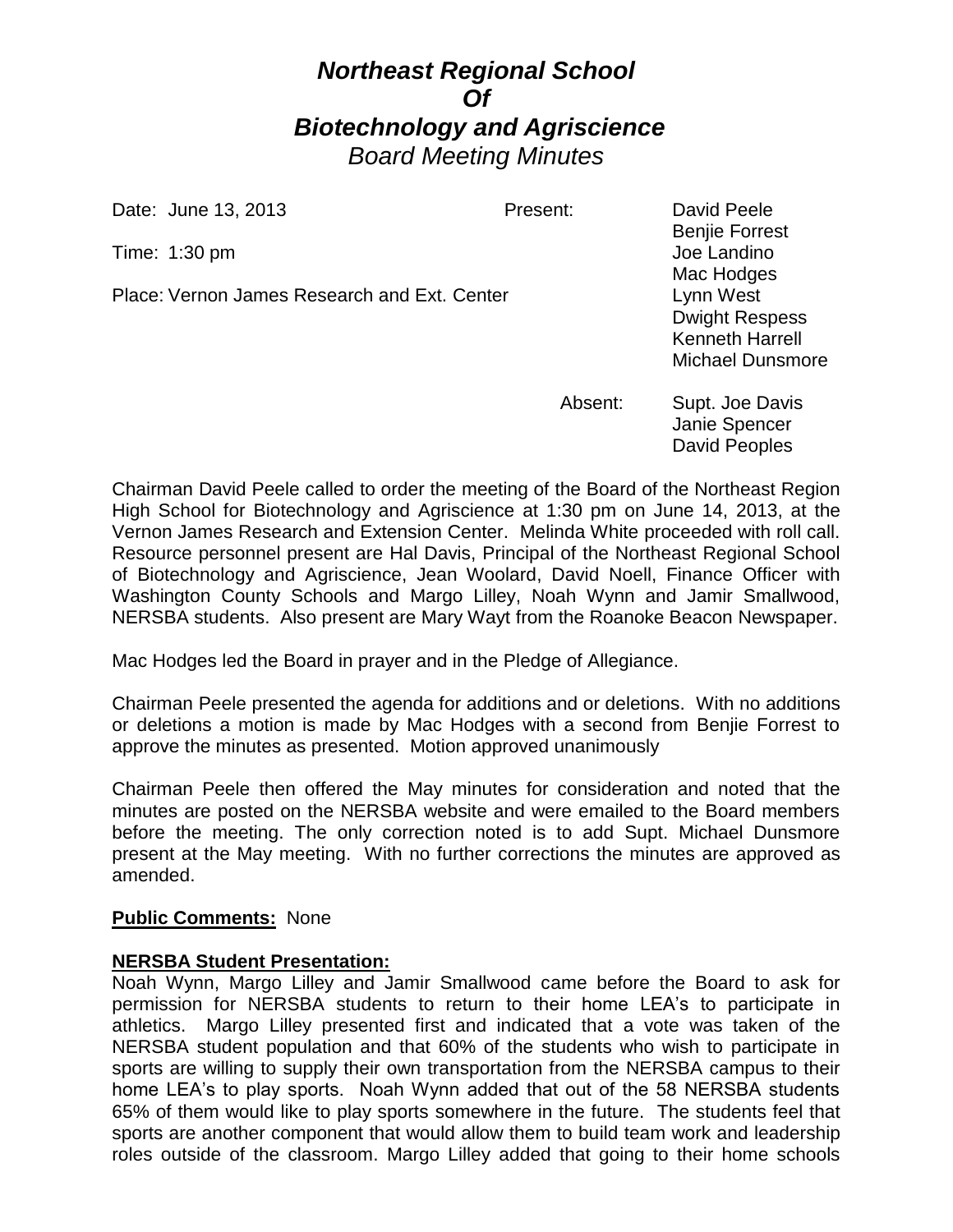would reduce the cost to NERSBA of having to start their own sports program and would allow NERSBA students to interact with other students in their home LEA's and ultimately promote the program being offered at NERSBA. Chairman Peele asked how the students propose to get from the NERSBA campus to their home LEA's in a timely manner. Noah Wynn indicated that most schools release at 3:00 to 3:30 but this year NERSBA releases at 2:30 which gives students a solid 30-45 minute cushion which would allow the students to get back in time to participate. He also feels that the other schools that participate would be willing to make allowances for the students if they are 5 -10 minutes late. Lynn West asked about game days where students are normally released earlier and how will that impact the NERSBA day. Noah Wynn answered that with away games that yes, the students would need to be released earlier but that at least half of the games would be home games with away games only requiring the students to be released early approximately 7-8 times during the school year. He also noted that most of the teams played are local teams within close driving proximity. Margo Lilley also added that she feels that if the students are truly dedicated to being on a sports team that they would be willing to make up any work that is missed. Mac Hodges asked if permission was given would the students just participate in one sport or more than one sport. Noah Wynn answered that he feels if students were allowed to participate that they would be happy to start with participating in just one sport for the first year and then slowly develop to more than one sport. Mac Hodges asked how many students of those polled are from Pitt County. Supt. Dunsmore pointed out that Pitt County and Martin County are not a part of the East Coast Athletic Conference. Tyrrell County and Washington County would be in one conference, Pitt and Beaufort County would be in a separate conference in the South and Martin County would be in a separate conference in the West. Supt Dunsmore also noted that he had received a call from the director of the High School Athletic Association. Supt. Dunsmore sits on the board of the Association and because NERSBA has an LEA number it would be treated as a high school and would be denied the ability to allow students to be released to play in their home LEA's. Due to language currently written in the bylaws of the high school athletic association there is litigation with home school students and charter school students in allowing them to return to their home LEA's to participate in sports due to boundary and recruiting issues. He feels NERSBA would be better served to sponsor an athletic program of its own. He feels the High School athletic association would not allow NERSBA students to return to their home LEA's to participate in sports until the current litigation is resolved. He pointed out that right now students cannot even transfer school to school within their own county for sports or extracurricular activities. Chairman Peele thanked the students for presenting their ideas and said the Board would look into the students playing sports and try to find a solution. Noah Wynn also wanted to add that future students are losing interest in attending NERBA due to the fact that they might not be able to participate in sports. With no more comments or questions, the students were again thanked and left the meeting. After the students left, Supt. Dunsmore noted that the liability insurance would be a huge issue and in larger counties where there are multiple high schools there is policy in place for sharing athletes and academic eligibility as academic eligibility is different from county to county. Chairman Peele asked if a regional school could play in the same league as private schools. Supt. Dunsmore said that NERSBA could start its own team as an independent but the students would not have access to the post season competitions. Benjie Forrest also noted that the FFA Camping Program could be involved in allowing NERSBA to have intra mural teams to have competition against each other if it could be worked into the schedule. The Board agreed that it was a goal to look toward as the school achieves full capacity. Lynn West asked Mr. Respess, as the parent advisory committee member, what their thoughts are on this issue. He reported that this issue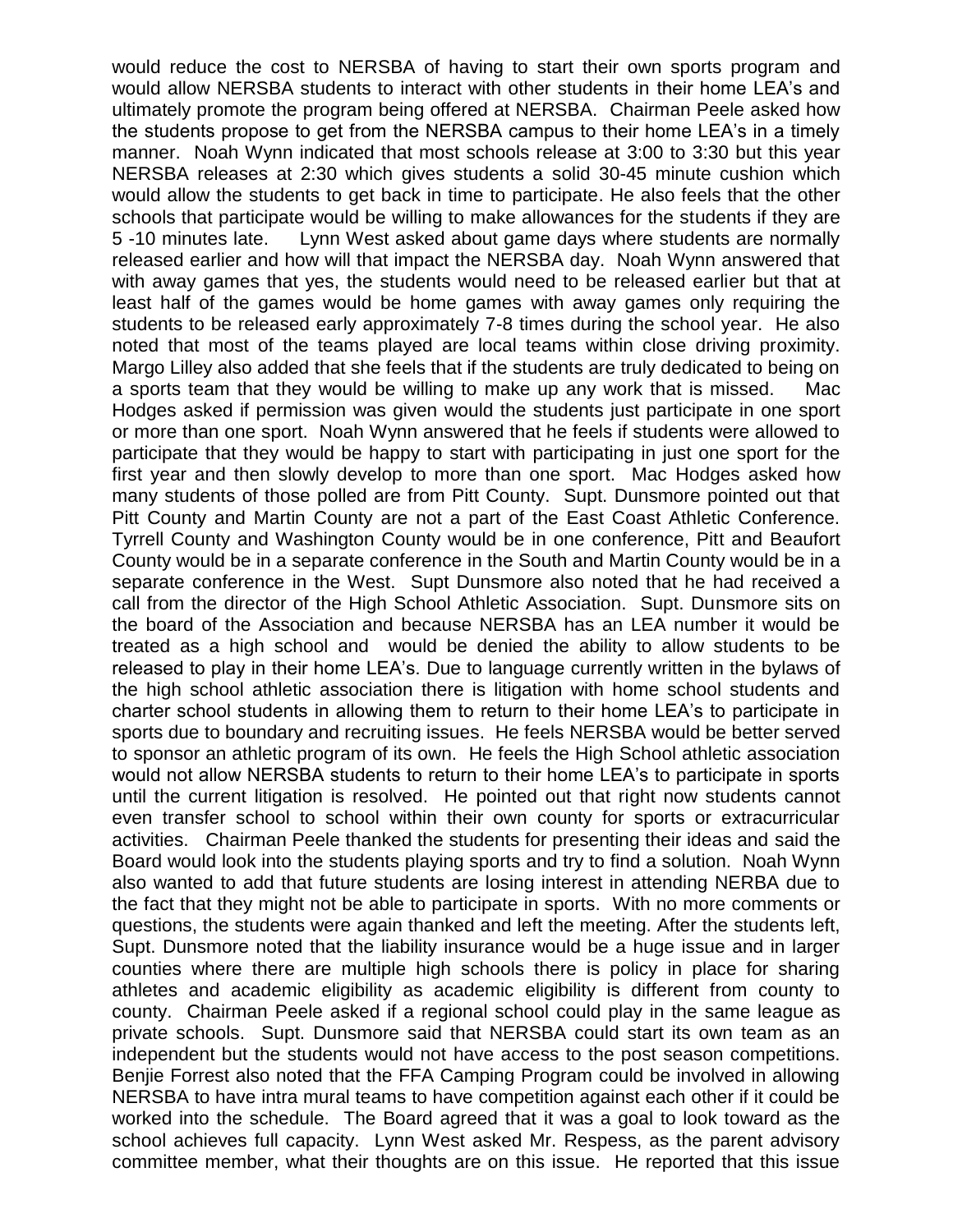has not been discussed in depth. He noted that it was briefly mentioned at one of the first meetings as a long term goal but nothing specific. Lynn West noted that at initial recruiting meetings it was told to the students and the parents that sports would not be an option until the school had reached capacity and that students needed to consider this before deciding whether to come to NERSBA. Benjie Forrest asked Principal Davis to offer his thoughts on the subject. He noted that this has been a subject that has been coming up over and over throughout the school year. He feels as the Board does that the school is not ready to provide a sports program. He feels that it will be worth pursuing when the school reaches capacity.

## **Finance Report – David Noell:**

David Noell provided handouts showing the different fund accounts (ADM funds for the State, RTTT Stem fund, Central Office Admin fund, ADM Special Fund (local ADM funds) Carnegie Fund and Golden Leaf) and balances as of 5/31/2013. He also provided the PCN bank balance as of 5/31/2013. Lynn West asked if there is a bank that would not charge the school a \$75.00 per month service charge. He said that a Washington County school is looking into finding another bank that does not charge such a large monthly service charge. Chairman Peele noted that he has asked from Tracy Taylor for an estimate of what the local ADM fund carryover will be after everything is reconciled. David Noell will follow up on this with Tracy Taylor and report back to Chairman Peele. Principal Davis also noted that David Noell has found errors in transportation invoices that have been received from other LEA's and has saved NERSBA a considerable amount of money.

## **Old Business:**

# **Balance of NERSBA invoice owed to Washington County Schools:**

There is a balance of \$7,253.88 on an invoice for financial services provided by Washington County to NERSBA. Mac Hodges motions with a second from Michael Dunsmore to pay the balance owed on the invoice for financial services. With no discussion the motion passes unanimously.

## **2013-14 NERSBA Budget Proposal:**

Mac Hodges reported that the finance committee has met on several occasions and has finalized a budget for approval for the 2013-2014 school year. A handout of the budget proposed is provided to the Board for their review before approval. Lynn West asked if the 6 months needed for Tracy Asbys salary is figured into the proposed budget since the Carnegie grant is only to pay for 18 months of her salary and 12 months has already been paid. Mr. Hodges noted that it is. Mr. Hodges noted that the budget will not provide for an online class facilitator so the administrative assistant that is hired as well as the teachers will be asked to help with this task. Supt. Dunsmore asked if the salaries proposed for the new teaching positions are based on a range – what will happen if a teacher is hired with numerous years of experience. Mr. Hodges noted that if that is the case then the budget will be tight. Chairman Peele interjected that this is one of the issues with this year's budget as teachers were hired this year with many years of experience and cost more money than what was originally budgeted for this year. Benjie Forrest asked what level of experience will be afforded by the salary range being offered in this year's budget. Principal Davis said that it will afford a teacher with 6-7 years of experience and offers some flexibility. Principal Davis said that he feels obligated to the school to get the very best teachers available. David Noell asked if he could make a comment on the fringe benefits being offered. He commented that he feels that the fringe needs to be projected at a higher rate due to the increase being projected in the upcoming State budget for retirement and health insurance premiums.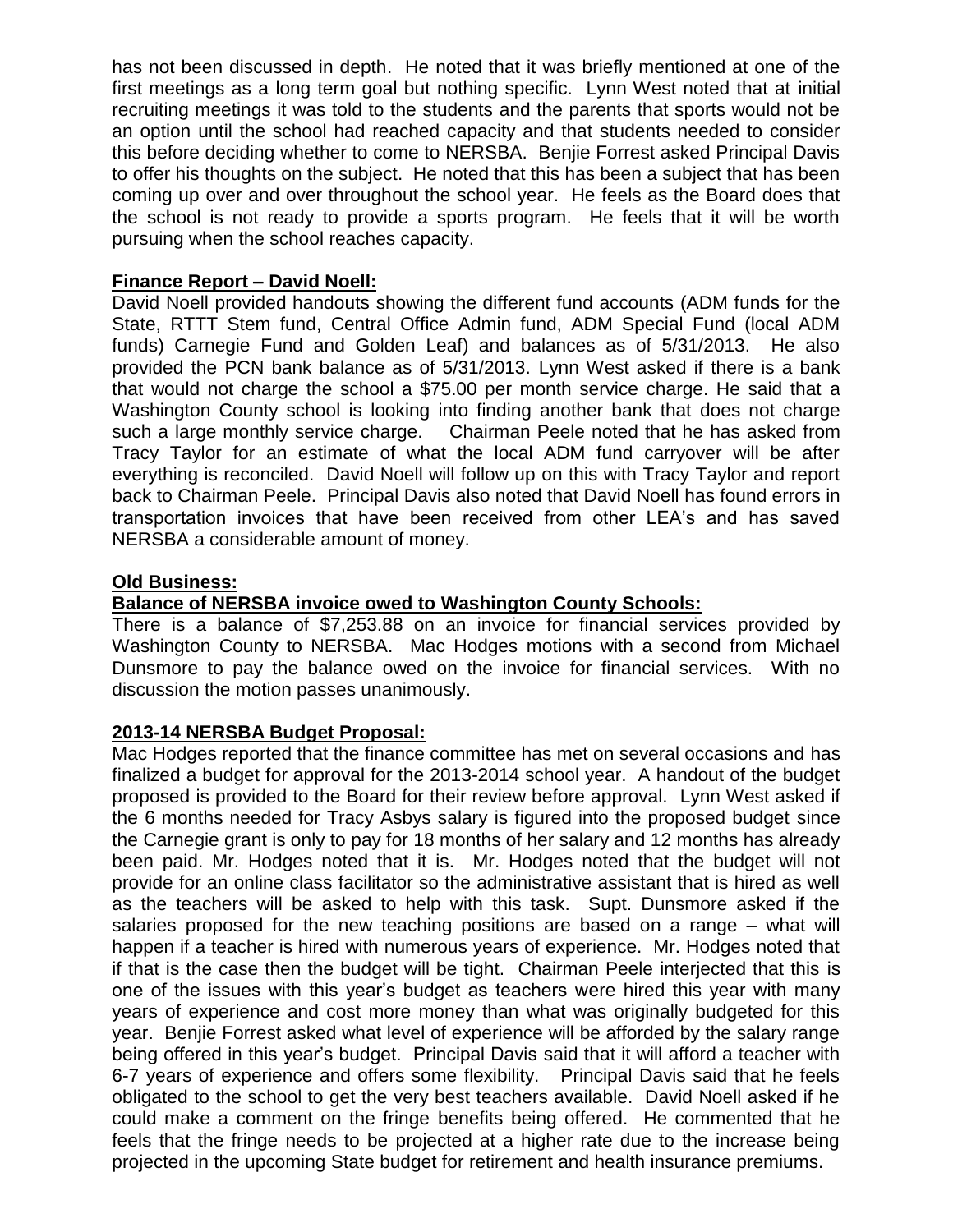Lynn West asked if the same arrangement will be in place next year with the guidance counselor being provided from Washington County one day a week. Chairman Peele answered that a guidance counselor to be hired part time is included in the proposed budget. Benjie Forrest asked about career technical education dollars that NERSBA was told it would qualify for. He noted that LEA's get their formula in months of employment. He asked Principal Davis if he had researched it since the last finance meeting at which Principal Davis answered no. Lynn West noted that every LEA gets a base line of 50 months and then additional months of employment based on 95 students from grades 8-12. Benjie Forrest explained that the way CTE money is expedited out to the counties is that every system in the state that is it's own LEA gets 50 months of employment no matter how many students it has and then looks at all students in grades through 8-12 and for every 95 students an additional month of employment is given. He reiterated that this really needs to be researched. Principal Davis will call Rob Hines with DPI regarding this issue and report back to the Finance Committee. In regards to the budget, Mac Hodges reported that another school system has approached NERSBA about providing financial services for the 2013-14 school year. He asked the Board to give the Finance Committee permission to explore this opportunity and report back at next months meeting. Lynn West asked does Senate Bill 125 specify that Washington County will be the fiscal agent for the school. Chairman Peele answered that the final version of the bill states that one of the 5 participating LEA's has to be the fiscal agent. The finance committee will pursue this option and report back at the July meeting. A motion is made by Mac Hodges with a second from Kenneth Harrell to approve the budget as presented. With no further questions or discussion the motion is approved unanimously. Mac Hodges then makes a motion that the Board authorizes the Finance Committee to talk to the other school system that has shown interest in providing financial services to NERSBA for the 2013- 14 school year. The motion is seconded by Kenneth Harrell. With no further discussion the motion is passed unanimously.

## **Financial audit for 2012-134:**

Chairman Peele presents a quote from Pittard, Perry and Crone to do a financial audit for NERSBA for the 2012-13 school year. The amount quoted to do the audit is \$10,000. He noted that this will paid from the carry over money. Lynn West if this amount is in line to do an audit. Chairman Peele answered that he feels that it is reasonable amount. Kenneth Harrell asked if this had been advertised as he feels the amount is high compared to what Martin County schools has to pay. Principal Davis noted that the reason he approached Pittard, Perry and Crone is that they will already be auditing Washington County School and felt that it would be easier since Washingotn County is currently the fiscal agent for the school. Mr. Harrell noted that we can get Pittard, Perry and Crone to do it this year and investigate other options next year. Joe Landino asked if an audit was in next year's budget. Chairman Peele answered no. Kenneth Harrell motions that the quote be accepted as presented with a second from Joe Landino. With no further discussion the motion is approved unanimously.

## **Report from Principal Davis:**

# **NERSBA Student Enrollment Update for 2013-14:**

Principal Davis provided a handout that shows by grade level and LEA student enrollment for the 2013-14 school year. He noted that 120 students will be reporting for the new school year starting August 5, 2013. An orientation will be held for the freshmen class on July 29, 2013. Lynn West asked how many of the 65 students that have been offered enrollment has accepted. He replied that 65 students have accepted with a waiting list of students.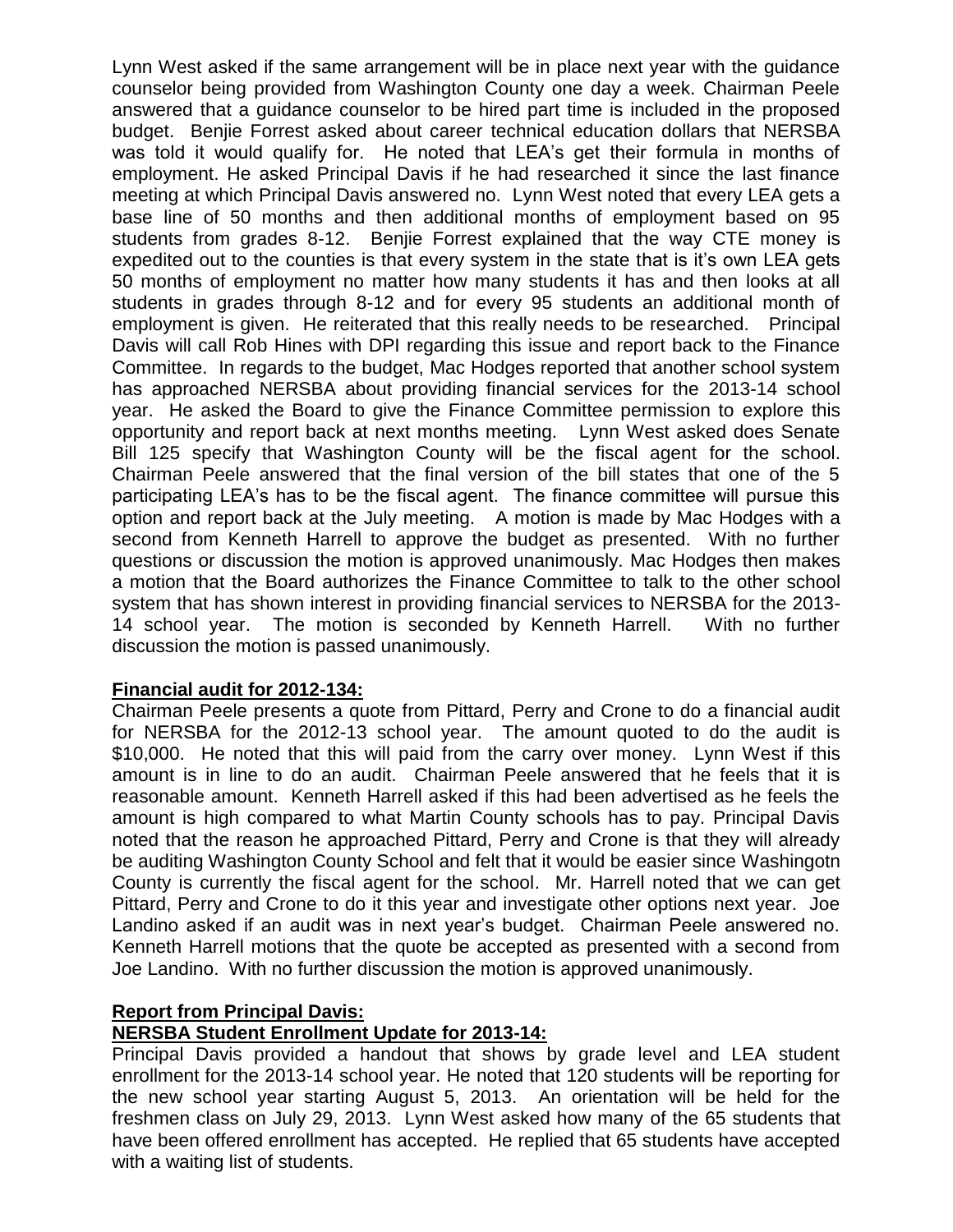## **Personnel for 2013-14:**

Principal Davis reported that he is in the process of interviewing personnel for the new positions needed for the 2013-14 school year. He asked for Board approval to hire teaches before the July meeting to allow them to attend workshops in July. Chairman Peele noted that with an approved budget with three positions available that he can proceed with hiring teachers as long as he stays within the approved budget.

## **NERSBA East Campus Site**

Principal Davis reported that possession has been taken of the East Campus site and preparations have begun to prepare the campus for the 2013-14 school year.

# **NERSBA/Pitt Community College Biotechnology Workshop:**

Principal Davis reported that students will be going on a field trip Monday June  $17<sup>th</sup>$  to Pitt Community College to attend a biotechnology workshop. He also noted that a third of the student body will be attending the State FFA Convention June  $18\text{-}20^{th}$ , 2013.

# **NERSBA Board Meeting Schedule for 2013-14:**

Principal Davis provided an outline of the NERSBA Board meeting schedule for the 2013-14 school year. Mac Hodges asked if the meetings will continue to be held on the third Wednesday of each month. Principal Davis answered yes. The meeting schedule will be posted on the school website.

# **NERSBA Vision and Mission Statement:**

Principal Davis presented to the board a proposed NERSBA Vision and Mission statement. He noted that input was received from students, faculty and parents to develop this mission statement. He noted that Chairman Peele made some minor changes to the statement. A motion is made by Joe Landino with a second from Benjie Forrest to accept the Vision and Mission statement as presented. With no discussion, the motion is approved unanimously.

## **NERSBA Mascot:**

Principal Davis presented two choices to the Board that have been narrowed down as choice for school mascot. The student and faculty are split 50-50 between mavericks and bulldogs with the parent advisory committee leaning towards the maverick. Michael Dunsmore motions with a second from Lynn West to approve the maverick as the school mascot. With no further discussion the motion is approved unanimously.

## **2013-14 Calendar:**

Principal Davis provides to the Board a final printed version of the 2013-14 school calendar.

Chairman Peele noted that the next scheduled Board meeting is to be held July 17<sup>th</sup>, 2013 from 4:30 – 6:00 pm at the Vernon James Center.

Supt. Dunsmore was asked at the last board meeting to look into a policy and procedure manual for NERSBA and reports that he spoke with the School Board Association in regards to this and recommends to the Board to have the School Board